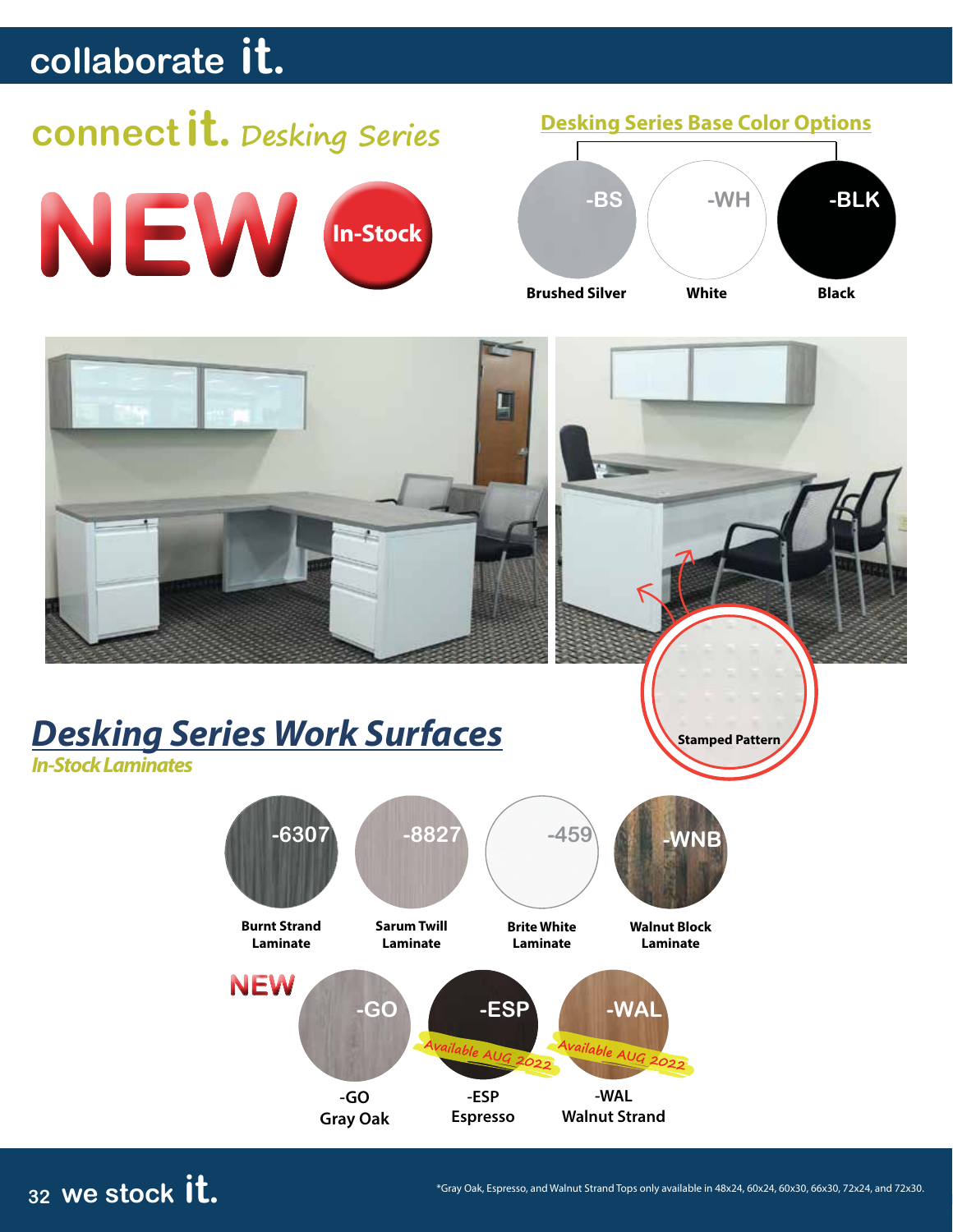# **connect it. Desking Series |** Typicals



#### **OFD-DI6630**

| Connect it Desking Workstation - 66" x 30" |      |
|--------------------------------------------|------|
| <b>Above Unit Consists of</b>              | List |
|                                            |      |
|                                            |      |
|                                            |      |
| <b>Complete Unit As Shown  \$1,920</b>     |      |





### **OFD-DI7236**

| Connect it Desking Workstation - 72" x 36" |      |
|--------------------------------------------|------|
| Above Unit Consists of                     | List |
|                                            |      |
|                                            |      |
|                                            |      |
| Complete Unit As Shown \$2,035             |      |

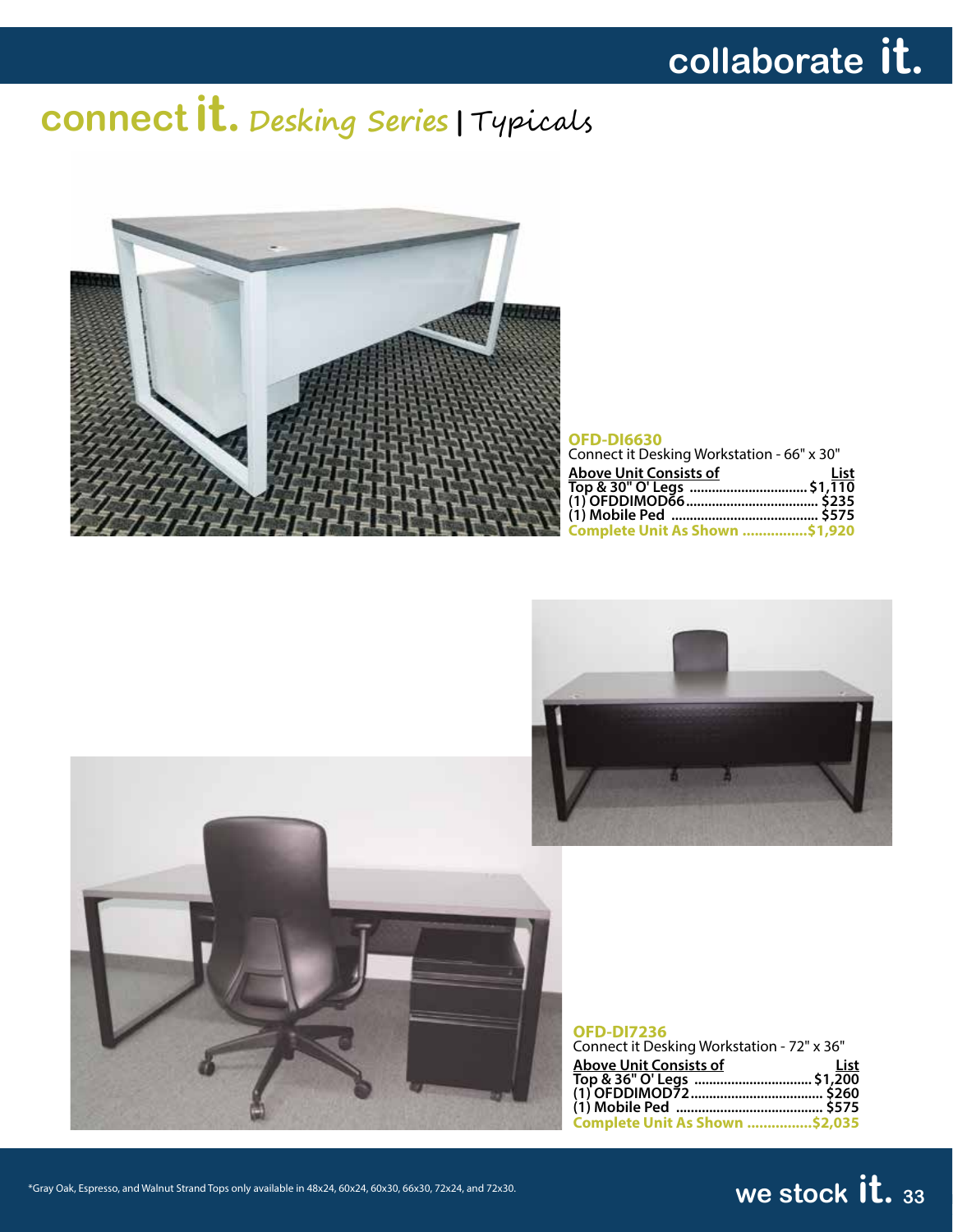# **connect it. Desking Series |** Typicals



#### **OFD-DI6030**

| Connect it Desking Workstation - 60" x 30"             |      |
|--------------------------------------------------------|------|
| <b>Above Unit Consists of</b>                          | List |
| Top & 30" O' Legs  \$1,050<br>(2) OFDENDPANEL30  \$238 |      |
|                                                        |      |
|                                                        |      |
|                                                        |      |
| <b>Complete Unit As Shown  \$2,078</b>                 |      |
|                                                        |      |



#### **OFD-DI7224**

| Connect it Desking Workstation - 72" x 24" |
|--------------------------------------------|
| List                                       |
|                                            |
| (2) OFDENDPANEL24  \$158                   |
|                                            |
|                                            |
| Complete Unit As Shown \$2,043             |
|                                            |



#### **OFD-DI7230R4824**

| Connect it Desking L-Shape with<br>72" x 30" Desk and 48" x 24" Return |      |
|------------------------------------------------------------------------|------|
|                                                                        |      |
| <b>Above Unit Consists of</b>                                          | List |
|                                                                        |      |
|                                                                        |      |
| (2) Half Modesty Panels \$435                                          |      |
| Complete Unit As Shown \$2,414                                         |      |